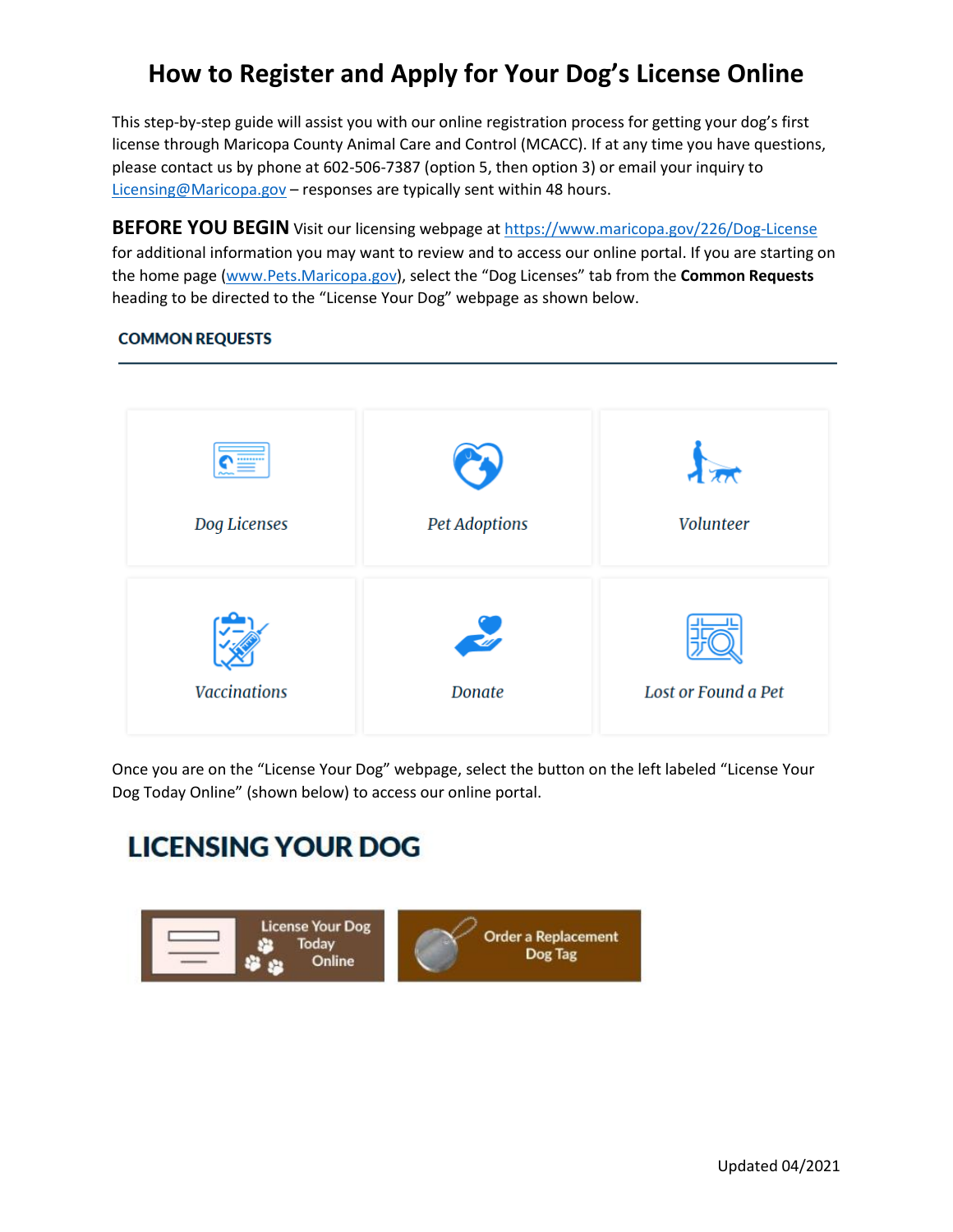**TO START** Since this is your first time licensing your dog, you will not have an account number or reference/license number to enter. Instead, click on the "Start New Registration" button to begin.

|                                                   | <b>Maricopa County</b><br><b>MARICOPA</b><br>Animal Care and Control<br><b>COUNTYAZ</b><br>2500 S 27th Avenue<br>Phoenix, AZ 85009<br>$(602)$ 506-7387.8 |  |
|---------------------------------------------------|----------------------------------------------------------------------------------------------------------------------------------------------------------|--|
| <b>Information Lookup</b>                         |                                                                                                                                                          |  |
| Enter your license or notice reference number.    |                                                                                                                                                          |  |
| P20-1092497                                       |                                                                                                                                                          |  |
| Enter your Account Number, PersonID or Last Name. |                                                                                                                                                          |  |
| P2908126                                          |                                                                                                                                                          |  |
|                                                   | <b>Find Your Information</b>                                                                                                                             |  |
|                                                   | <b>Start New Registration</b>                                                                                                                            |  |
|                                                   |                                                                                                                                                          |  |
|                                                   |                                                                                                                                                          |  |
|                                                   |                                                                                                                                                          |  |

Once you select "Start New Registration," you will be prompted to enter your physical address (your actual home address) and click "Submit Address" to move on to the next screen.

|                 | <b>MARICOPA</b><br>COUNTYAZ        | <b>Maricopa County</b><br><b>Animal Care and Control</b><br>2500 S 27th Avenue<br>Phoenix, AZ 85009<br>$(602)$ 506-7387 |              |
|-----------------|------------------------------------|-------------------------------------------------------------------------------------------------------------------------|--------------|
|                 | Please enter your PHYSICAL address |                                                                                                                         |              |
| 2500 S 27th Ave |                                    |                                                                                                                         |              |
| <b>City</b>     |                                    |                                                                                                                         |              |
| Phoenix         |                                    |                                                                                                                         |              |
| <b>State</b>    |                                    |                                                                                                                         |              |
| AZ-Arizona      |                                    |                                                                                                                         | $\checkmark$ |
| <b>Zip Code</b> |                                    |                                                                                                                         |              |
| 85009           |                                    |                                                                                                                         |              |
|                 |                                    | <b>Submit Address</b>                                                                                                   |              |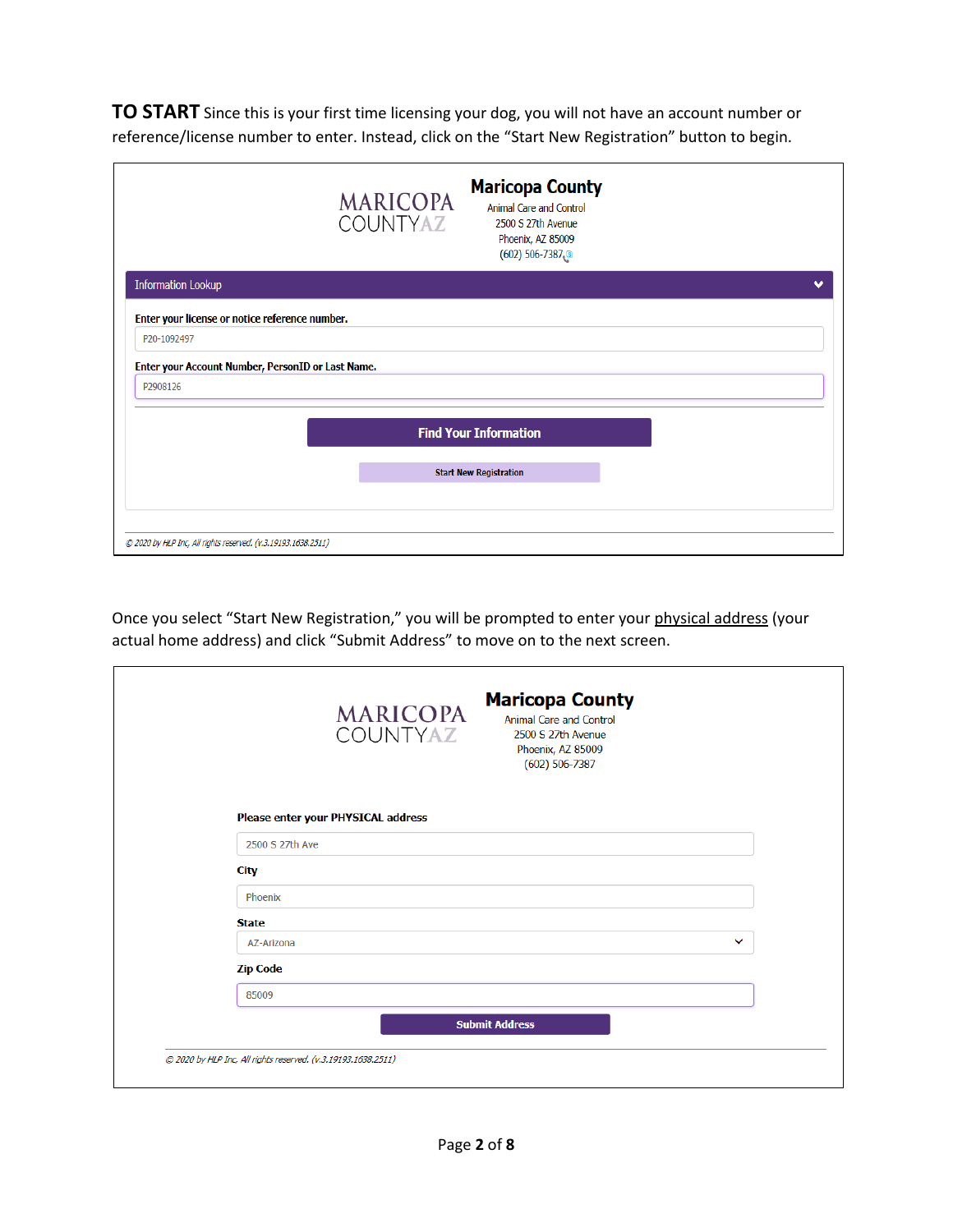Enter all your information under the **Contact Information** tab, including your email address, to continue your registration. Note: If you are 65 years or older, please click on the box stating "I am 65 or older and would like Senior Citizen pricing" and enter your date of birth on the next line.

| <b>First Name</b>                                                    |              |
|----------------------------------------------------------------------|--------------|
| New Dog                                                              |              |
| <b>Last Name</b>                                                     |              |
| Owner                                                                |              |
| <b>Physical Address</b>                                              |              |
| 2500 S 27th Ave                                                      |              |
| <b>City</b>                                                          |              |
| Phoenix                                                              |              |
| <b>State</b>                                                         |              |
| AZ-Arizona                                                           | $\checkmark$ |
| <b>ZIP Code</b>                                                      |              |
| 85009                                                                |              |
| <b>Phone Number</b>                                                  |              |
| (555) 123-4567 x_____                                                |              |
| <b>Secondary Phone Number (optional)</b>                             |              |
| Please optionally enter your second phone number.                    |              |
| <b>Email Address</b>                                                 |              |
| youremail@here.com                                                   |              |
| <b>Confirm Email Address</b>                                         |              |
| youremail@here.com                                                   |              |
| $\Box$ My physical and mailing address are DIFFERENT.                |              |
| ☑ I am 65 or older and would like Senior Citizen pricing. (optional) |              |
| <b>Enter your Date of Birth: (optional)</b>                          |              |

Next, you will need to enter your dog's information (shown on the next page), including your pet's sex by clicking on the down arrow in the Pet's Sex field to indicate your dog is either: unaltered or "Female (spayed)" or "Male (neutered)." If your dog's breed is not listed under the Primary Breed field, select the one that is most similar.

You can upload a copy of your dog's rabies vaccine certificate (using a JPEG or PDF format) as proof of the current vaccination. If you do not have a copy available, you will need to enter the date of the most recent rabies vaccination, choose the correct 1 year or 3 years validation period, and select the veterinarian who administered the vaccine. However, if you do not have this information available at the time of registration, then enter today's date, select any Vet Clinic, and check the certification box to move the process forward. You will then need to separately email [\(Licensing@Maricopa.gov\)](mailto:Licensing@Maricopa.gov) or fax (602-372-7556) a copy of the current rabies certificate to fully complete your dog license application.

| How did you hear about us? |              |
|----------------------------|--------------|
| -- Please Select --        | $\mathbf{v}$ |
| - Please Select --         |              |
| <b>Email Notice</b>        |              |
| Mail Notice                |              |
| New License                |              |
| Other                      |              |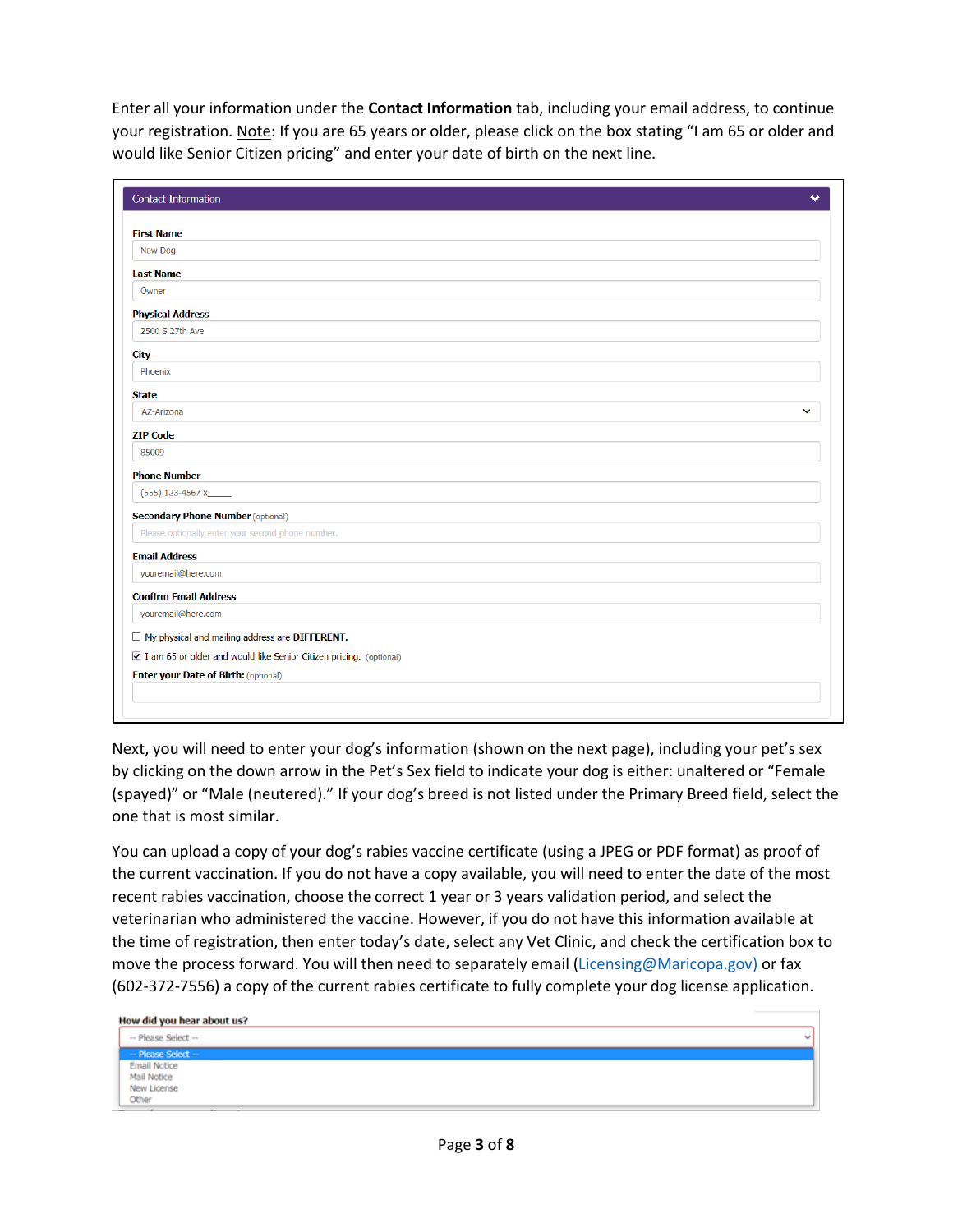See the **red boxes** below for the locations of the Pet's Sex and Rabies vaccination areas.

| <b>Jack</b>                                                                                                                                                                                                                                    |                 |
|------------------------------------------------------------------------------------------------------------------------------------------------------------------------------------------------------------------------------------------------|-----------------|
|                                                                                                                                                                                                                                                | - Remove Animal |
| Pet's name:                                                                                                                                                                                                                                    |                 |
| Jack                                                                                                                                                                                                                                           |                 |
|                                                                                                                                                                                                                                                |                 |
| Type of pet you are licensing:                                                                                                                                                                                                                 |                 |
| Dog                                                                                                                                                                                                                                            |                 |
| Pet's sex:                                                                                                                                                                                                                                     |                 |
| Male (neutered)                                                                                                                                                                                                                                |                 |
|                                                                                                                                                                                                                                                |                 |
| Pet's date of birth:                                                                                                                                                                                                                           |                 |
| 05/06/2015                                                                                                                                                                                                                                     |                 |
| or<br>Pet's age in years:                                                                                                                                                                                                                      |                 |
| 5                                                                                                                                                                                                                                              |                 |
|                                                                                                                                                                                                                                                |                 |
| <b>Months:</b>                                                                                                                                                                                                                                 |                 |
| Ex. 1-11                                                                                                                                                                                                                                       |                 |
| Pet's primary breed:                                                                                                                                                                                                                           |                 |
| Afghan Hound                                                                                                                                                                                                                                   | v               |
|                                                                                                                                                                                                                                                |                 |
| Pet's primary color:<br><b>Black</b>                                                                                                                                                                                                           | ◡               |
|                                                                                                                                                                                                                                                |                 |
| Pet's microchip number: (optional)                                                                                                                                                                                                             |                 |
| Microchip number                                                                                                                                                                                                                               |                 |
| Date of your pet's most recent rabies vaccination:                                                                                                                                                                                             |                 |
|                                                                                                                                                                                                                                                |                 |
| 04/30/2020<br>How many years is your pet's rabies vaccine valid?                                                                                                                                                                               |                 |
| O 1 Year<br><sup>3</sup> Years                                                                                                                                                                                                                 |                 |
| Veterinarian/clinic that vaccinated your pet for rabies:                                                                                                                                                                                       |                 |
| ACADEMY WEST ANIMAL HOSPITAL                                                                                                                                                                                                                   | ◡               |
| Upload proof of rabies vaccination. Please Note: Your license will not be valid without proof of a current rabies vaccination certificate. If you cannot                                                                                       |                 |
| upload proof at this time, please email a copy to Licensing@mail.maricopa.gov                                                                                                                                                                  |                 |
|                                                                                                                                                                                                                                                | Browse          |
| ⊠ I certify that my pet has a current rabies vaccination and will remain vaccinated during the license period. Making a false declaration regarding the vaccination of an<br>animal may result in a citation and/or non-issuance of a license. |                 |
| Veterinarian/clinic that spayed/neutered pet:                                                                                                                                                                                                  |                 |
| ADOBE VETERINARY CLINIC                                                                                                                                                                                                                        | ◡               |
|                                                                                                                                                                                                                                                |                 |
| Upload proof of spay/neuter:                                                                                                                                                                                                                   |                 |
|                                                                                                                                                                                                                                                | Browse          |
| ⊠ I certify that my pet has been spayed/neutered. Making a false declaration regarding the spay/neuter of an animal may result in increased licensing fees, a citation<br>and/or non-issuance of the license.                                  |                 |
|                                                                                                                                                                                                                                                |                 |
| Based on the above information you are eligible to purchase one of the following licenses:                                                                                                                                                     |                 |
| Sterilized Dog License: \$19.00                                                                                                                                                                                                                |                 |
|                                                                                                                                                                                                                                                |                 |
|                                                                                                                                                                                                                                                |                 |
| + License Another Pet<br><b>Add to Cart</b>                                                                                                                                                                                                    |                 |

Once all your information is entered click on "Add to Cart" to complete the registration or "License Another Pet" if you have another dog to register.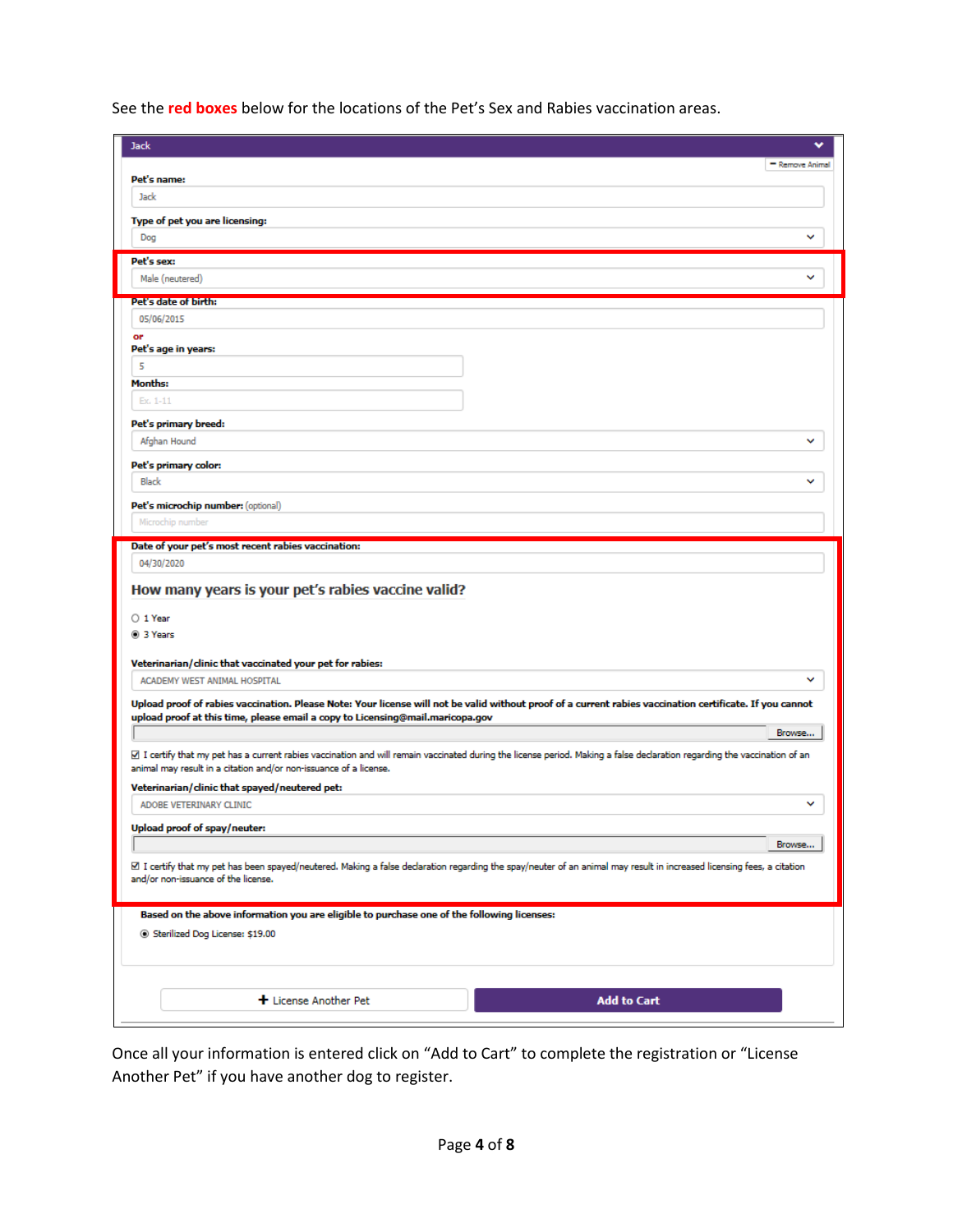The **Checkout Information** section now appears with options to include a donation, add comments, and review the refund policy. After verifying everything is correct, check the "I'm not a robot" box and click the "Submit Registration" button.

Note: If you add a donation or enter comments, you must click on the "Update Cart" button (top right) before proceeding to "Submit Registration."

|                                   | + License Another Pet                                                                                                                                                                                                             | <b>Update Cart</b>                     |                   |
|-----------------------------------|-----------------------------------------------------------------------------------------------------------------------------------------------------------------------------------------------------------------------------------|----------------------------------------|-------------------|
|                                   |                                                                                                                                                                                                                                   |                                        |                   |
| <b>Checkout Information</b>       |                                                                                                                                                                                                                                   |                                        |                   |
|                                   | Review the information below.                                                                                                                                                                                                     |                                        |                   |
|                                   | . If the information is correct, please select the "Checkout" button below.<br>. If the information is not correct, scroll up to edit the information and "UPDATE CART" to review edits.                                          |                                        |                   |
|                                   |                                                                                                                                                                                                                                   |                                        |                   |
|                                   |                                                                                                                                                                                                                                   | Personal Information - - New Dog Owner |                   |
|                                   |                                                                                                                                                                                                                                   |                                        |                   |
|                                   |                                                                                                                                                                                                                                   | Information for Jack - \$19.00         |                   |
|                                   |                                                                                                                                                                                                                                   |                                        | - Remove Animal   |
|                                   |                                                                                                                                                                                                                                   | <b>Current Charges</b>                 |                   |
|                                   | <b>Item Description</b>                                                                                                                                                                                                           |                                        | <b>Item Price</b> |
|                                   | License Fee - Jack                                                                                                                                                                                                                |                                        | \$19.00           |
|                                   |                                                                                                                                                                                                                                   | <b>Total</b>                           | \$19.00           |
|                                   | Help support our organization by donating to one of the following funds:                                                                                                                                                          |                                        |                   |
| Donation <sup>O</sup><br>$\Box$ 0 |                                                                                                                                                                                                                                   |                                        |                   |
|                                   |                                                                                                                                                                                                                                   |                                        |                   |
|                                   |                                                                                                                                                                                                                                   | <b>Make Donation</b>                   |                   |
|                                   |                                                                                                                                                                                                                                   |                                        |                   |
|                                   | Enter any additional comments that you may have below: (optional)<br><b>Additional Comments</b>                                                                                                                                   |                                        |                   |
|                                   |                                                                                                                                                                                                                                   |                                        |                   |
|                                   | <b>Please Read our Refund Policy</b>                                                                                                                                                                                              |                                        |                   |
|                                   | Transactions are not refundable. If you have any problems with your transaction after completion, please contact us. By clicking the submit button below,<br>you indicate that you have read and agree to these terms. Thank you! |                                        |                   |
|                                   |                                                                                                                                                                                                                                   |                                        |                   |
|                                   |                                                                                                                                                                                                                                   | Grand Total: \$19.00                   |                   |
|                                   |                                                                                                                                                                                                                                   |                                        |                   |
|                                   | $\sqrt{\ }$ I'm not a robot                                                                                                                                                                                                       | <b>RECAPTOHA</b><br>Privacy - Terma    |                   |
|                                   |                                                                                                                                                                                                                                   |                                        |                   |
|                                   |                                                                                                                                                                                                                                   | <b>Submit Registration</b>             |                   |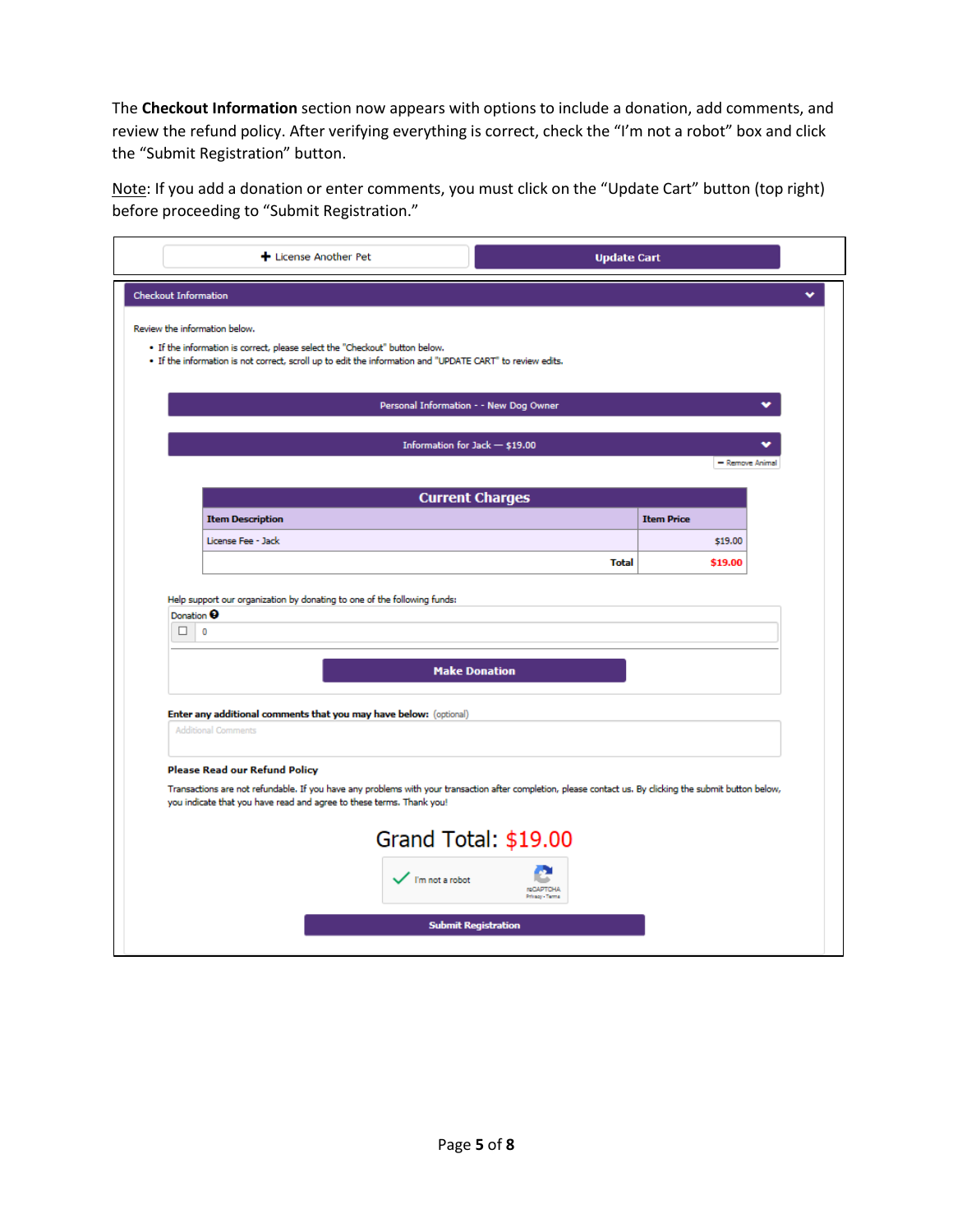After you click on the "Submit Registration" button, you will be taken to the **Payment Entry** screen to enter in your payment (credit or debit card) information. After you review your information, click on the "Continue" button on the bottom of the page.

| <i>Mariespa County</i><br><b>Animal Care &amp; Control</b>                |                                                   |                        |
|---------------------------------------------------------------------------|---------------------------------------------------|------------------------|
| <b>Pet Licensing Division</b>                                             |                                                   |                        |
| <b>Payment Entry</b>                                                      |                                                   |                        |
| Credit or Debit Card<br><b>Payment Method:</b><br><b>Card Information</b> | <b>Billing Information</b>                        |                        |
| <b>Card Number</b>                                                        | <b>Name</b>                                       | <b>JOE DOG OWNER</b>   |
| <b>Expiration Date</b><br>$\checkmark$<br>Year $\vee$<br>Month            | <b>Address</b>                                    | 2500 S 27TH AVE        |
| <b>Card Identification Code</b><br>$\mathbf{C}$                           | City                                              | <b>PHOENIX</b>         |
| <b>DISCOVER</b>                                                           | <b>State</b>                                      | <b>Arizona</b><br>◡    |
| <b>VISA</b><br>Million<br>Iomraidh                                        | Zip                                               | 85009                  |
|                                                                           | Phone                                             | (602) 555-1212         |
|                                                                           | Email                                             | CallCenter@Maricopa.gc |
|                                                                           |                                                   |                        |
|                                                                           |                                                   |                        |
|                                                                           | Click Continue to review your payment information |                        |
| Cancel                                                                    | Continue                                          |                        |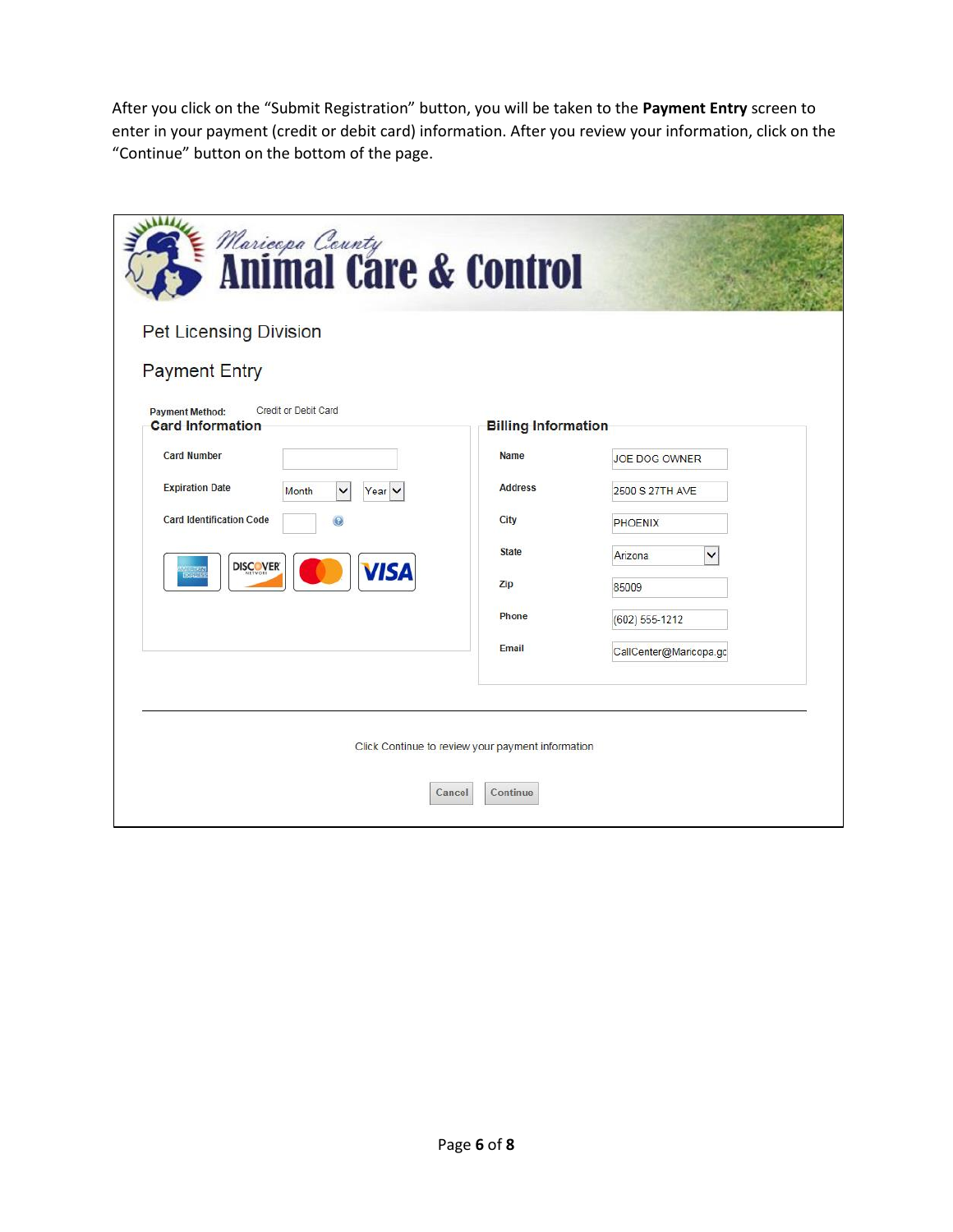Next you will see the **Review Your Payment or Donation Details** screen. This is your last opportunity to make any changes to your application using the "Go Back/Edit" button. Once you have confirmed all information on this page, you must click on the "Process Payment" button (see the **red box** below) for your transaction to be completed. You will then receive an email from MCACC to verify your payment.

|                                                                            |                                                                                               | <i>Mariespa County</i><br><b>Animal Care &amp; Control</b> |                                                         |
|----------------------------------------------------------------------------|-----------------------------------------------------------------------------------------------|------------------------------------------------------------|---------------------------------------------------------|
| <b>Pet Licensing Division</b>                                              |                                                                                               |                                                            |                                                         |
|                                                                            | Please Review Your Payment or Donation Details                                                |                                                            |                                                         |
| <b>Unique ID:</b><br><b>Description:</b><br>Invoice ID:<br>Payment Amount: | 4509911f0acb460dae63e967b02c1456<br>Transaction for JOE DOG OWNER.<br>MRCP/5031116<br>\$19.00 |                                                            |                                                         |
| <b>Card Information</b>                                                    |                                                                                               | <b>Billing Information</b>                                 |                                                         |
| <b>Card Number</b>                                                         | *8183                                                                                         | Name                                                       | <b>JOE DOG OWNER</b>                                    |
| <b>Expiration Date</b>                                                     | 6/23                                                                                          | Country                                                    | US                                                      |
| <b>Payment Type</b>                                                        | <b>VISA</b>                                                                                   | <b>Address</b>                                             | 2500 S 27TH AVE                                         |
|                                                                            |                                                                                               | City                                                       | PHOENIX                                                 |
|                                                                            |                                                                                               | <b>State</b>                                               | AZ                                                      |
|                                                                            |                                                                                               | Zip                                                        | 85009                                                   |
|                                                                            |                                                                                               | Phone<br>Email                                             | (602) 555-1212. <sup>3</sup><br>CallCenter@Maricopa.gov |
|                                                                            |                                                                                               |                                                            |                                                         |
|                                                                            |                                                                                               |                                                            |                                                         |
|                                                                            |                                                                                               |                                                            |                                                         |

Note: If for any reason we cannot process the license application as submitted, a notification email will be sent to you with the reason. One of the most common reasons this occurs is the current rabies vaccination certificate is missing from the application. However, this is an easy fix – you can send the valid certificate directly to us via email, fax, or mail.

**Email**: [Licensing@Maricopa.gov](mailto:Licensing@Maricopa.gov)

**Fax**: 602-372-7556

**Mail**: Maricopa County Animal Care and Control PO Box 52014 Phoenix, AZ 85072